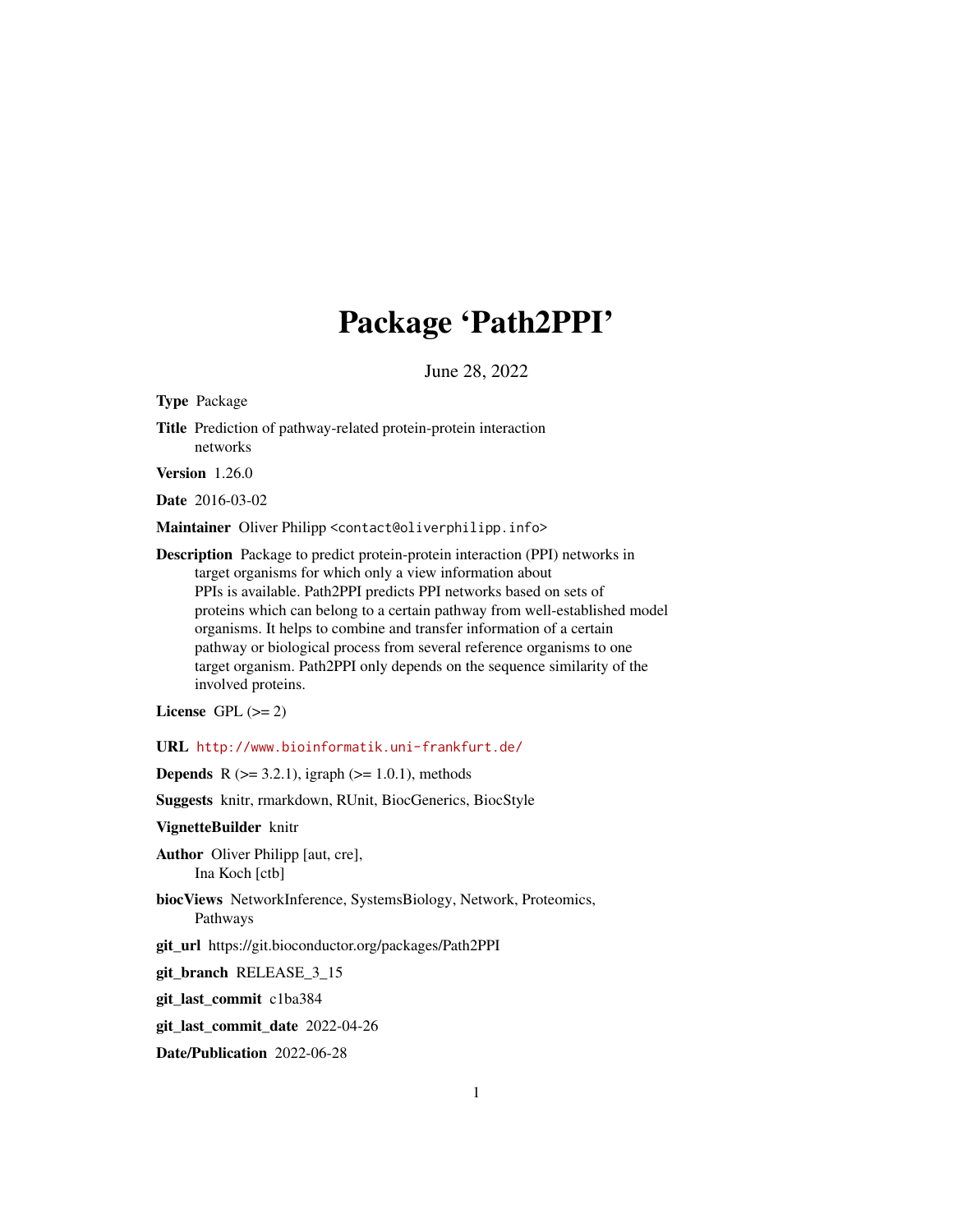## <span id="page-1-0"></span>R topics documented:

| Index | 18 |
|-------|----|
|       |    |
|       |    |
|       |    |
|       |    |
|       |    |
|       |    |
|       |    |
|       |    |
|       |    |
|       |    |
|       |    |

<span id="page-1-1"></span>addReference *Add reference species*

### Description

Adds reference species to an object from the class Path2PPI.

### Usage

addReference(path2ppi, taxName, taxId, proteins, irefindex, homologs)

### Arguments

| path2ppi  | An object of the class Path2PPI.                                                                                                                                                                                              |
|-----------|-------------------------------------------------------------------------------------------------------------------------------------------------------------------------------------------------------------------------------|
| taxName   | A character string giving the taxonomy name.                                                                                                                                                                                  |
| taxId     | A character string giving the taxonomy identifier.                                                                                                                                                                            |
| proteins  | Either a character vector with the identifiers of the proteins which are involved<br>in the corresponding pathway or a character vector with the protein names or<br>aliases, respectively, named by the protein identifiers. |
| irefindex | Either a data frame, representing the iRefIndex table of the current reference<br>species, e.g. loaded previously via read. table, or the corresponding file name<br>of the iRefIndex file.                                   |
| homologs  | Either a data frame representing the results of the BLAST search (e.g. loaded<br>previously via read. table) or the corresponding file name of the BLAST result<br>file.                                                      |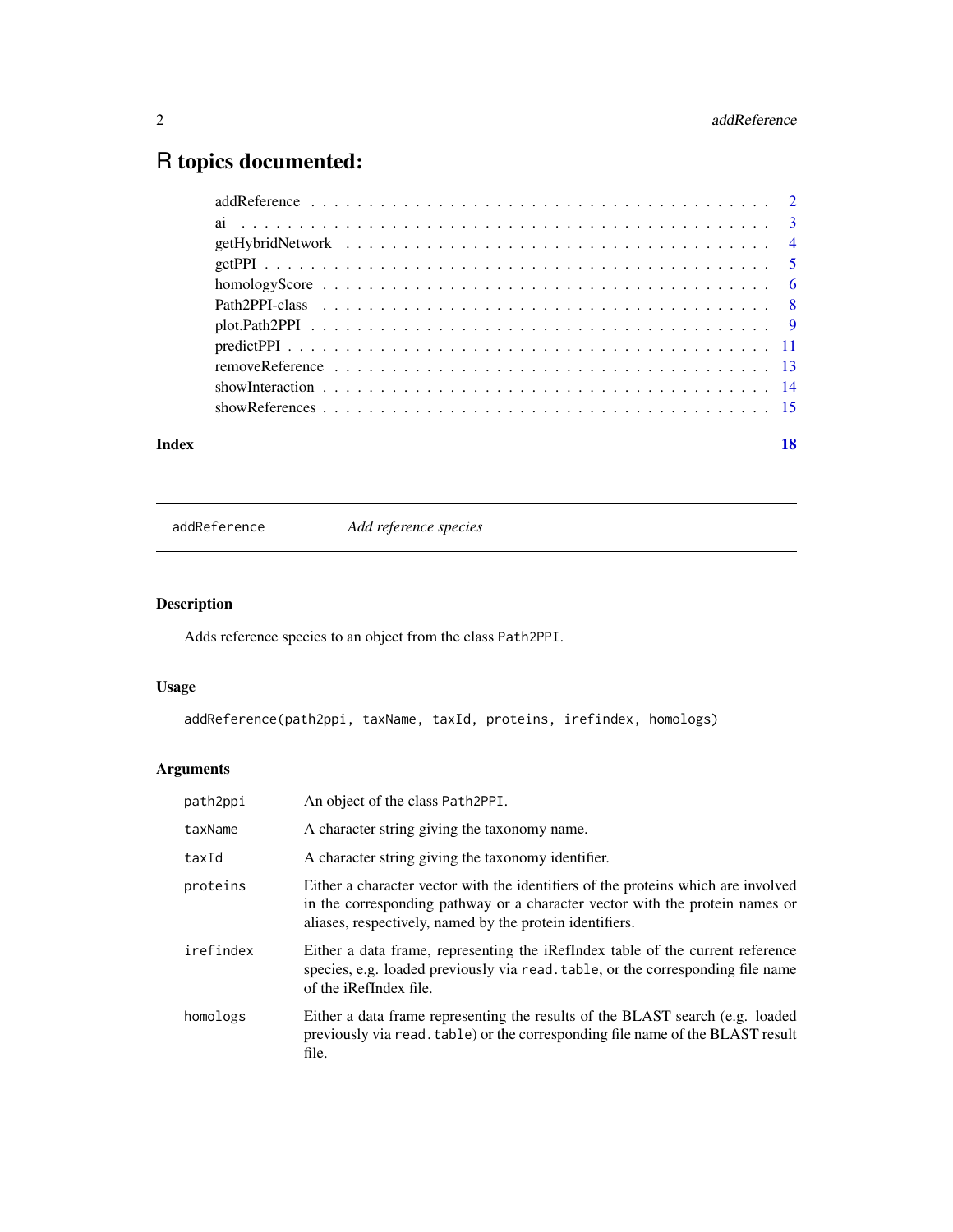#### <span id="page-2-0"></span>Details

This method searches for all relevant interactions in the data frame or file defined in iRefIndex. There are different and often ambiguous protein identifiers defined in an iRefIndex file, and the putative "major" identifiers are not necessarily those defined in the corresponding "major" columns "uidA" and "uidB". Furthermore, iRefIndex also contains protein complexes. Hence, Path2PPI applies an advanced search algorithm to automatically find relevant interactions associated with the pathway or the proteins of interest, respectively. The user does not have to predefine the identifiers types (Uniprot, Swissprot, Ensemble etc.), since these types are often unambiguously assigned. The algorithm searches for each identifier in 10 columns where any type of identifier or accession number is defined ("uidA", "altA", "OriginalReferenceA", "FinalReferenceA", "aliasA", "uidB", "altB", "OriginalReferenceB", "FinalReferenceB" and "aliasB"). Additionally, it searches for each complex which contains one or more of the predefined proteins. Subsequently, each homologous relationship which is not relevant for the previously found interactions is declined. The results of these searches are centralized in the Path2PPI object and can be visualized using the appropriate methods (e.g. [showReferences](#page-14-1))

#### Value

An object from the class Path2PPI with attached reference species.

#### Author(s)

Oliver Philipp <MolBI-software@bioinformatik.uni-frankfurt.de>

#### See Also

[showReferences](#page-14-1), [removeReference](#page-12-1)

#### Examples

```
data(ai) #Load test data set
ppi <- Path2PPI("Autophagy induction", "Podospora anserina", "5145")
ppi
ppi <- addReference(ppi, "Homo sapiens", "9606", human.ai.proteins,
                    human.ai.irefindex, pa2human.ai.homologs)
ppi <- addReference(ppi, "Saccharomyces cerevisiae (S288c)", "559292",
                    yeast.ai.proteins, yeast.ai.irefindex,
                    pa2yeast.ai.homologs)
ppi
```
ai *Data set to predict autophagy induction in* Podospora anserina

#### **Description**

This data set consists of all data files necessary to predict the putative interactions of the induction step of autophagy in *Podospora anserina* by means of the corresponding PPIs in human and yeast.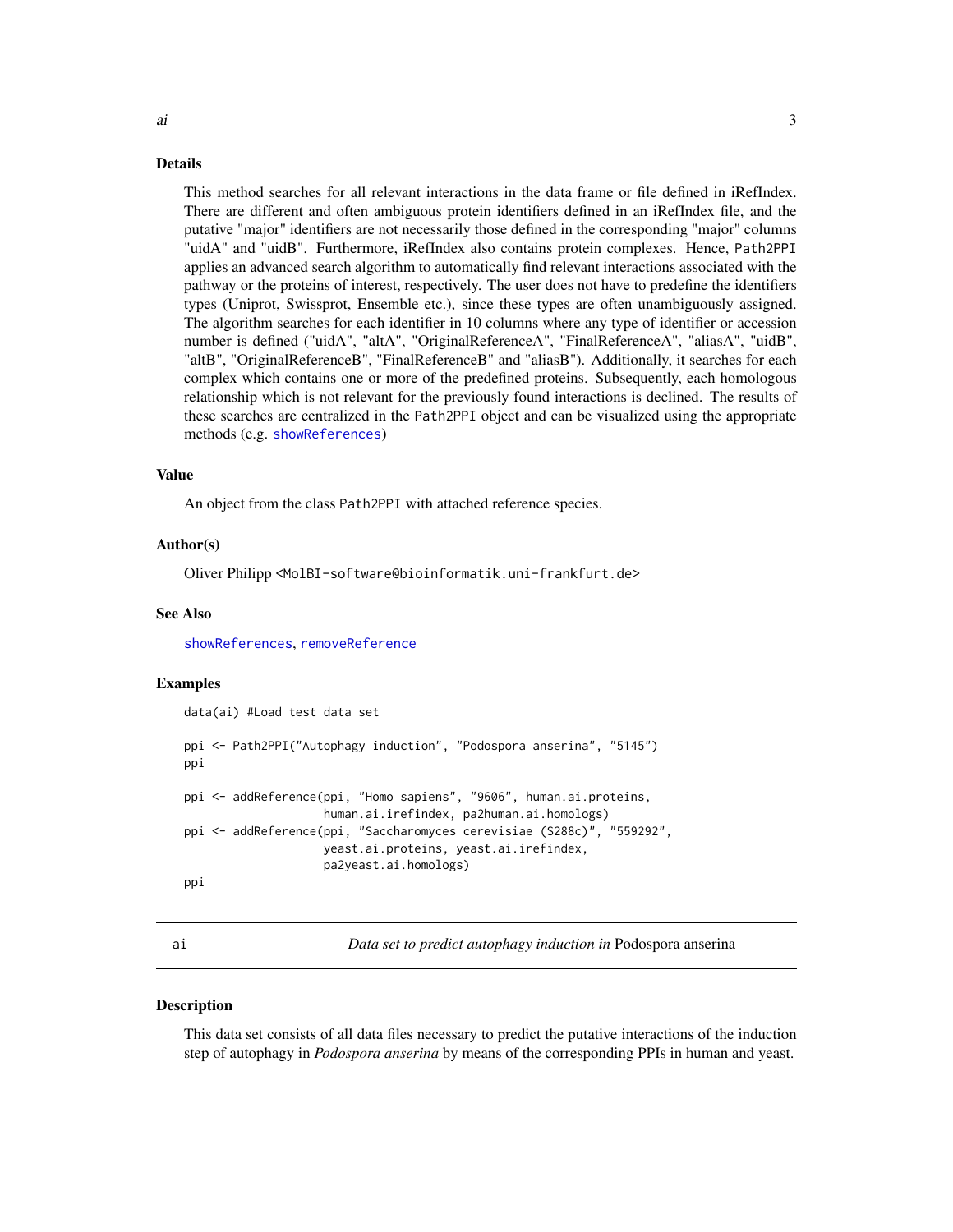#### Usage

data("ai")

#### Format

human.ai.irefindex: Data frames with 1694 observations of 54 variables. yeast.ai.irefindex: Data frames with 3840 observations of 54 variables. pa2human.ai.homologs: Data frames with 261 observations of 12 variables. pa2yeast.ai.homologs: Data frames with 98 observations of 12 variables. human.ai.proteins: Named character vector with 5 elements. yeast.ai.proteins: Named character vector with 7 elements.

#### Details

Data frames human.ai.irefindex and yeast.ai.irefindex consists of all relevant interactions of the corresponding iRefIndex files. The two data frames pa2human.ai.homologs and pa2yeast.ai.homologs are the necessary parts of the result files from the BLAST searches of the *P. anserina* proteom against the proteoms of human and yeast. The named character vectors human.ai.proteins and yeast.ai.proteins consists of the proteins involved in the induction process of autophagy in human and yeast.

#### Value

Four data frames and two named character vectors (see above).

#### References

Camacho, C. et al. (2009). BLAST+: architecture and applications. BMC Bioinformatics, 10(1), 421.

Razick, S. et al. (2008). iRefIndex: a consolidated protein interaction database with provenance. BMC Bioinformatics, 9(1), 405.

#### Examples

data(ai)

<span id="page-3-1"></span>getHybridNetwork *Get hybrid network of the predicted PPI*

#### Description

Get the hybrid network of the previously predicted PPI. The hybrid network consists of all relevant interactions from the reference species, the predicted interactions in the target species and all relevant homologous relationships.

#### Usage

```
getHybridNetwork(path2ppi, igraph = FALSE)
```
<span id="page-3-0"></span>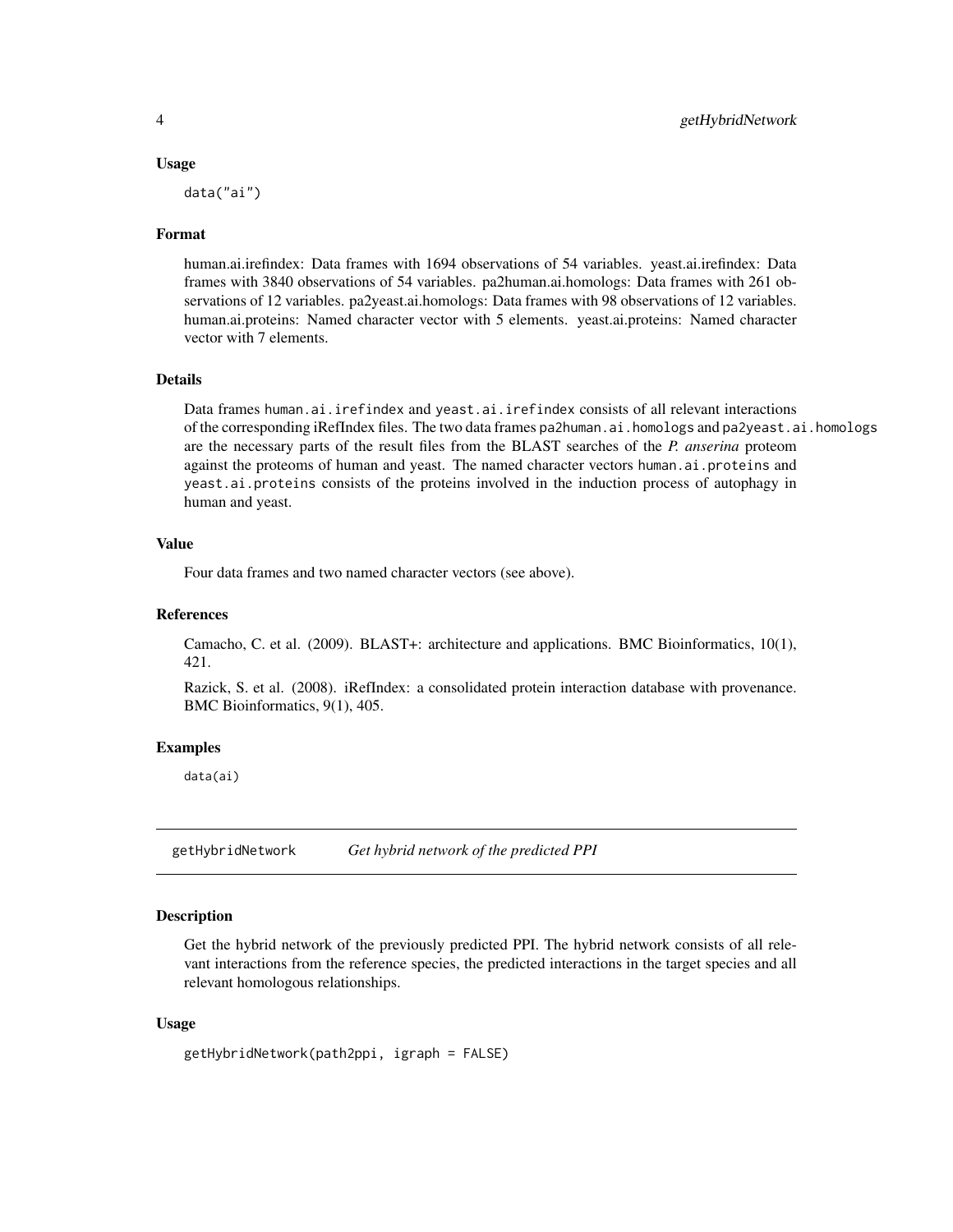#### <span id="page-4-0"></span>getPPI 5

#### **Arguments**

| path2ppi | An object of the class Path2PPI.                                                                                                                                                |
|----------|---------------------------------------------------------------------------------------------------------------------------------------------------------------------------------|
| igraph   | Logical; if TRUE then the hybrid network is given as igraph-object. Otherwise a<br>data frame, consisting of each interaction and homologous relationship, will be<br>returned. |

#### Value

See igraph argument.

#### Author(s)

Oliver Philipp <MolBI-software@bioinformatik.uni-frankfurt.de>

#### See Also

[getPPI](#page-4-1)

## Examples

data(ai) #Load test data set

ppi <- Path2PPI("Autophagy induction", "Podospora anserina", "5145")

```
ppi <- addReference(ppi, "Homo sapiens", "9606", human.ai.proteins,
                    human.ai.irefindex, pa2human.ai.homologs)
```
ppi <- addReference(ppi, "Saccharomyces cerevisiae (S288c)", "559292", yeast.ai.proteins, yeast.ai.irefindex, pa2yeast.ai.homologs)

```
ppi <- predictPPI(ppi)
```
#Return the hybrid network as data frame hybrid <- getHybridNetwork(ppi)

#Return the hybrid network as igraph object hybrid <- getHybridNetwork(ppi,igraph=TRUE)

```
getPPI Get predicted PPI
```
#### Description

Get the predicted PPI of an Path2PPI object consisting of each predicted interaction and protein in the target species.

#### Usage

getPPI(path2ppi, raw=FALSE, igraph=FALSE)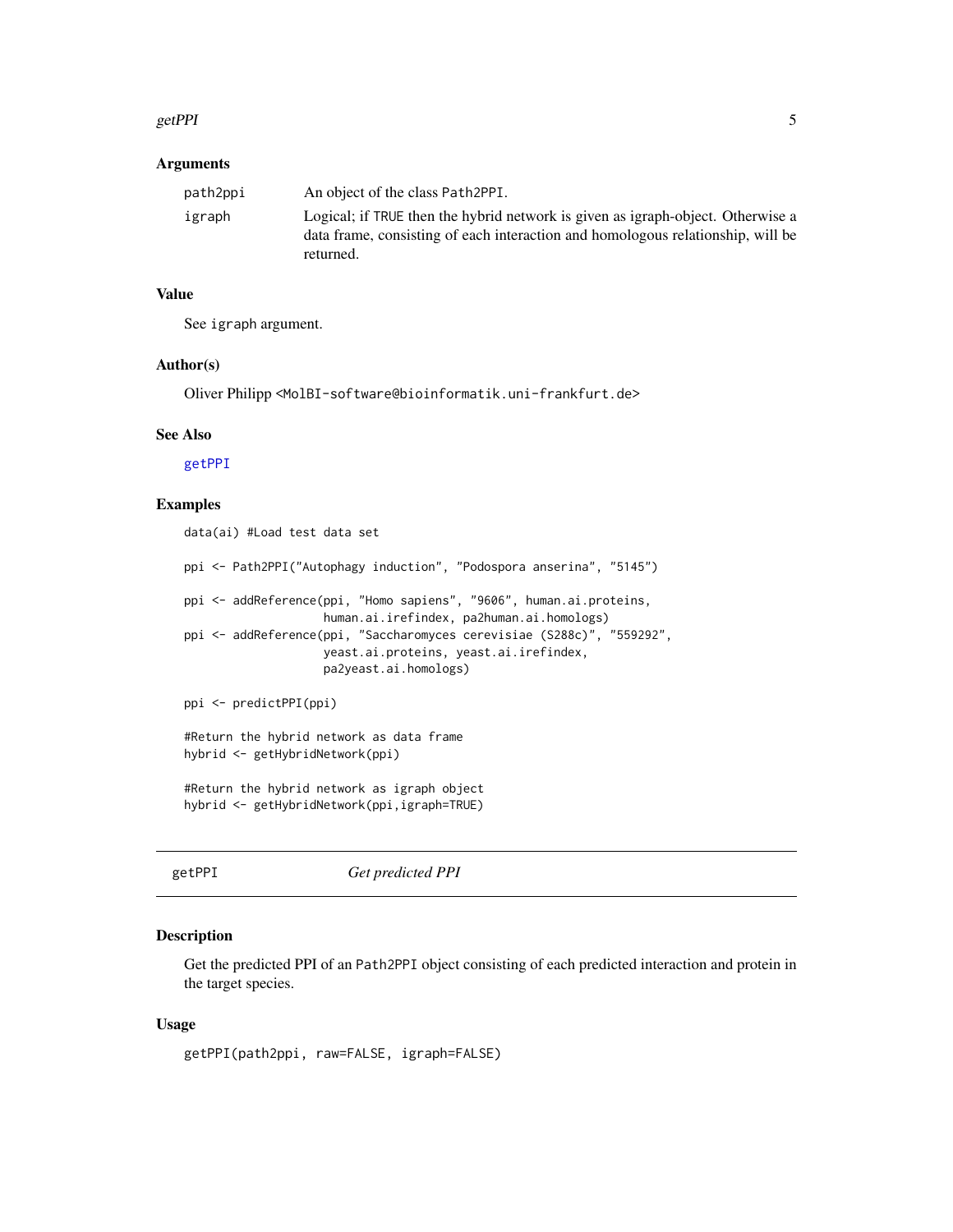#### <span id="page-5-0"></span>Arguments

| path2ppi | An object of the class Path2PPI.                                                                                                                                                                                                                                                  |
|----------|-----------------------------------------------------------------------------------------------------------------------------------------------------------------------------------------------------------------------------------------------------------------------------------|
| raw      | Logical; if TRUE then the detailed view of the predicted PPI will be returned.<br>That means that each predicted interaction deduced from each reference species<br>is given. In contrast, FALSE leads to the actually predicted and combined PPI<br>where no redundancies occur. |
| igraph   | Logical; if TRUE then the returned PPI is given as igraph-object. Otherwise a<br>data frame with each predicted interaction will be returned.                                                                                                                                     |

#### Value

See igraph argument.

#### Author(s)

Oliver Philipp <MolBI-software@bioinformatik.uni-frankfurt.de>

#### See Also

[getHybridNetwork](#page-3-1)

#### Examples

```
data(ai) #Load test data set
ppi <- Path2PPI("Autophagy induction", "Podospora anserina", "5145")
ppi <- addReference(ppi, "Homo sapiens", "9606", human.ai.proteins,
                    human.ai.irefindex, pa2human.ai.homologs)
ppi <- addReference(ppi, "Saccharomyces cerevisiae (S288c)", "559292",
                    yeast.ai.proteins, yeast.ai.irefindex,
                    pa2yeast.ai.homologs)
ppi <- predictPPI(ppi)
#Get the predicted PPI as data frame.
network <- getPPI(ppi)
#Get the detailed predicted PPI as data frame.
network.raw <- getPPI(ppi,raw=TRUE)
```
<span id="page-5-1"></span>homologyScore *Computes homology scores*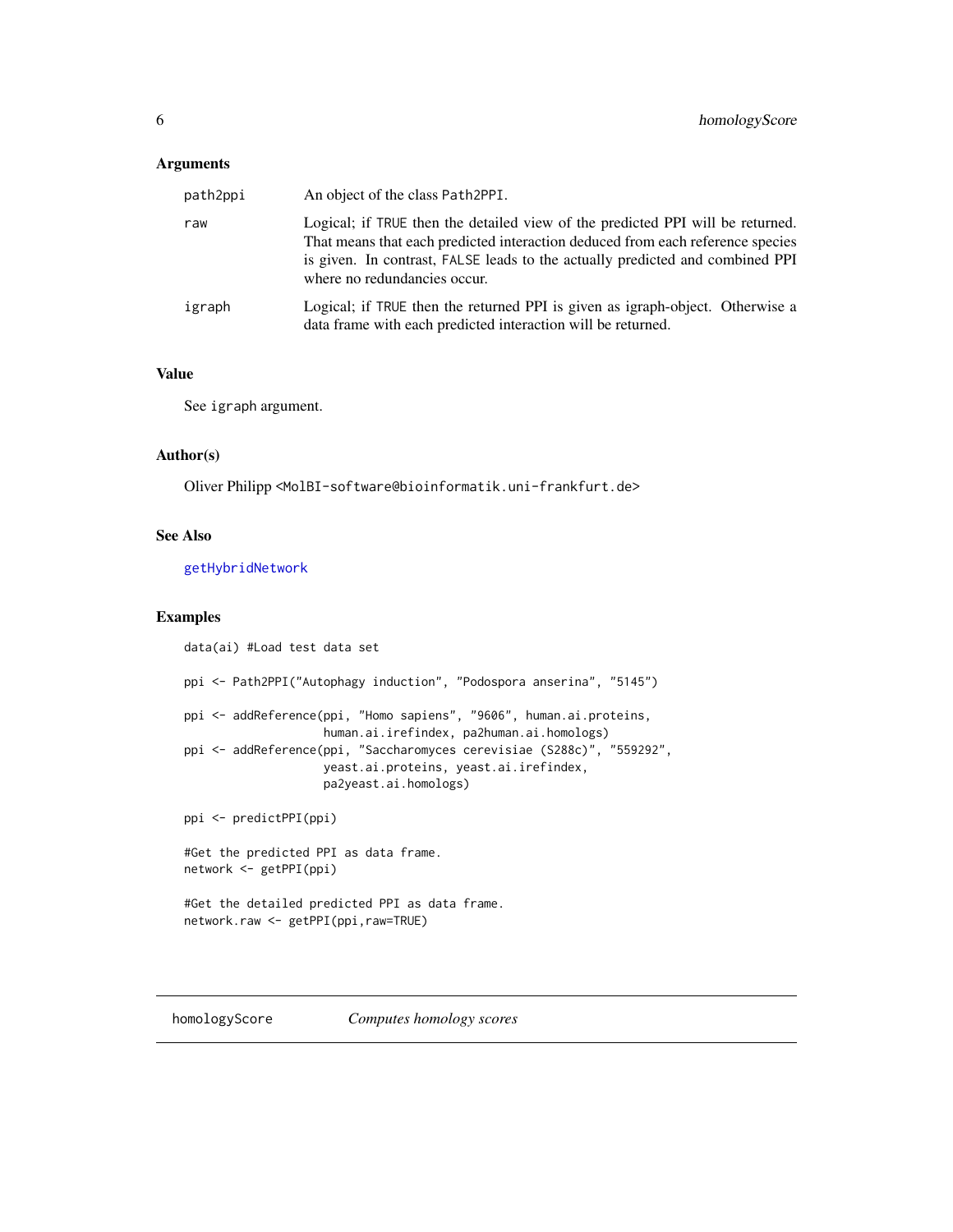#### <span id="page-6-0"></span>homologyScore 7

#### Description

Computes the homology scores based on the BLAST E-value. This function is used by the predictPPI method to compute homology scores to decide whether an interaction in a reference species is adopted to the target species (see package vignette for a detailed description). It can be used to test which E-values lead to which scores given a predefined E-value range.

#### Usage

homologyScore(e.value, h.range)

#### Arguments

| e.value | One BLAST E-value or a numeric vector with different BLAST E-values                                                                                                                                                                                                                                                          |
|---------|------------------------------------------------------------------------------------------------------------------------------------------------------------------------------------------------------------------------------------------------------------------------------------------------------------------------------|
| h.range | Numeric vector consisting of two values. The first value indicates the lower<br>bound (smallest E-value). Each E-value which is equal or less than this bound<br>is scored with 1. The second value indicates the upper bound (biggest E-value).<br>Each E-value which is equal or greater than this bound is scored with 0. |

#### Details

Uses a linear function to map the E-value v to the range  $[l, u]$  where l is the lower and u the upper bound:

$$
s(v) = |m \log_{10}(v) + b|
$$

$$
m = \frac{1}{\log_{10}(l) - \log_{10}(u)}
$$

$$
b = -(m \log_{10}(u))
$$

#### Value

Numeric vector containing the scores.

#### Author(s)

Oliver Philipp <MolBI-software@bioinformatik.uni-frankfurt.de>

#### See Also

[predictPPI](#page-10-1)

#### Examples

```
l <- 1e-100 #lower bound
                                #upper bound
h.range \leq c(1, u) #define range
e.values <- c(1e-20,1e-40,1e-60,1e-80,1e-100) #some BLAST E-values
```
homologyScore(e.values,h.range)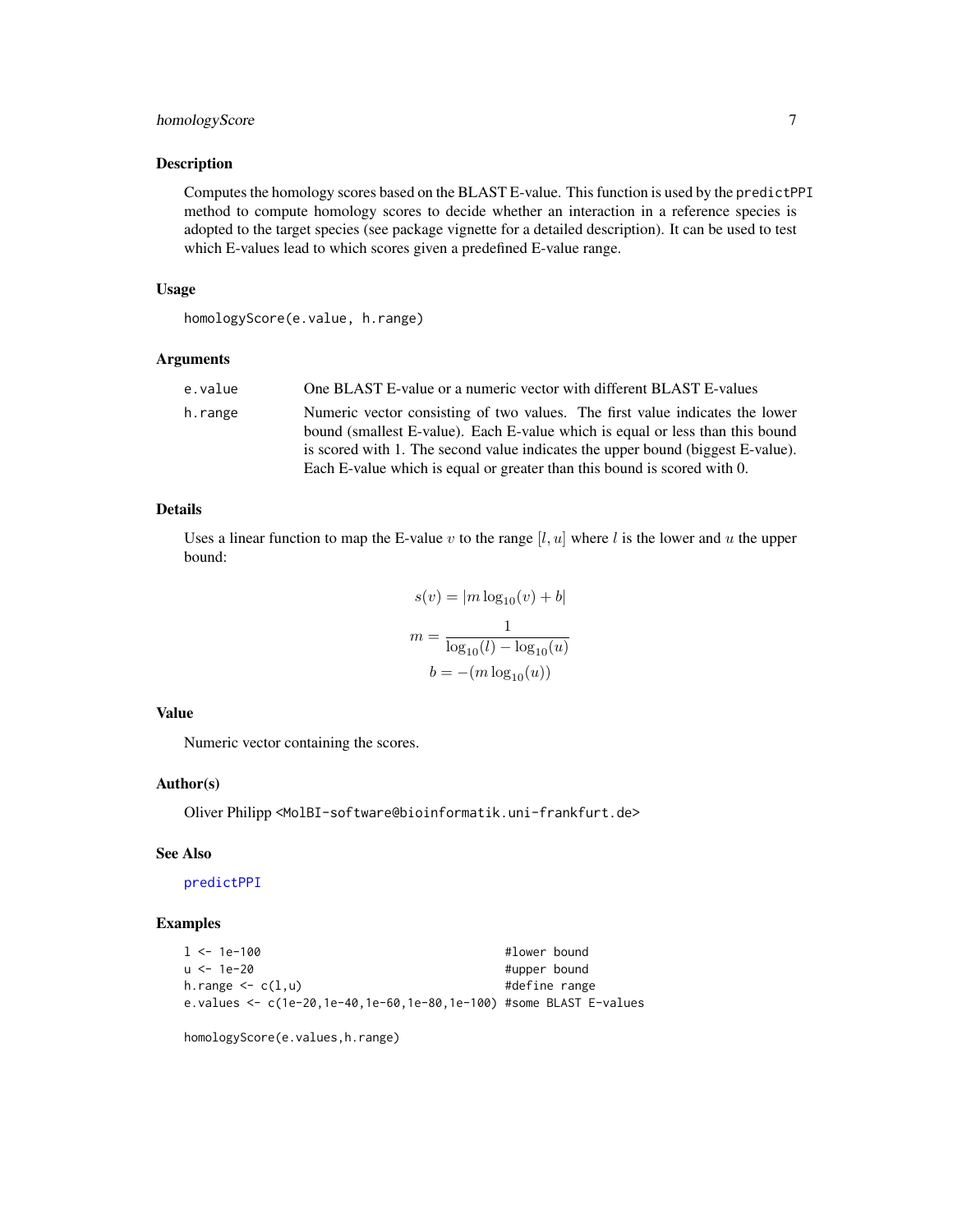<span id="page-7-0"></span>Path2PPI-class *Class* "Path2PPI"

#### **Description**

An instance of the class Path2PPI is the major object in the Path2PPI package. It manages all reference species and the target species. The prediction algorithm is implemented in this class as well.

#### Usage

Path2PPI(...)

#### **Arguments**

... Argument list (see Note below).

#### Value

An instance of the class Path2PPI.

#### **Slots**

pathway: Object of class "character" targetSpecies: Object of class ".TargetSpecies" referenceContainer: Object of class ".ReferenceContainer" h.thresh: Object of class "numeric" h.range: Object of class "numeric" i.thresh: Object of class "numeric" consider.complexes: Object of class "logical" max.complex.size: Object of class "numeric" raw.ppi: Object of class "data.frame" ppi: Object of class "data.frame"

#### Methods

```
addReference signature(path2ppi = "Path2PPI")
getHybridNetwork signature(path2ppi = "Path2PPI")
getPPI signature(path2ppi = "Path2PPI")
initialize signature(.Object = "Path2PPI")
plot.Path2PPI signature(x = "Path2PPI")
predictPPI signature(path2ppi = "Path2PPI")
removeReference signature(path2ppi = "Path2PPI")
show signature(object = "Path2PPI")
showInteraction signature(path2ppi = "Path2PPI")
showReferences signature(path2ppi = "Path2PPI")
```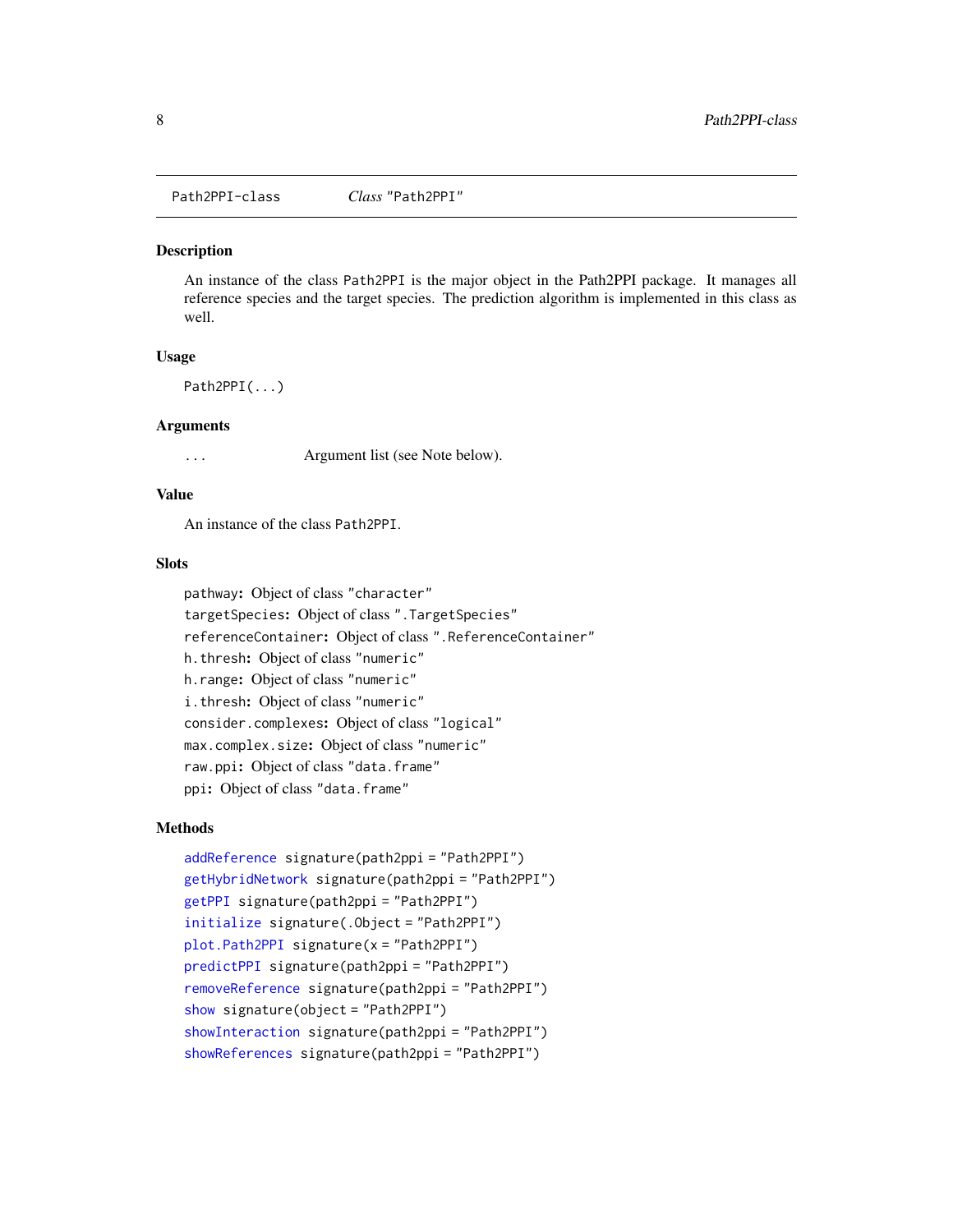#### <span id="page-8-0"></span>plot.Path2PPI 9

#### Note

Arguments to Path2PPI() and the [new](#page-0-0) method are obligatory and must be named if they differ from this order:

| pathway  | A character string with the name of the pathway which has to be predicted.           |
|----------|--------------------------------------------------------------------------------------|
|          | <b>targetName</b> A character string giving the taxonomy name of the target species. |
| targetId | A character string giving the taxonomy identifier of the target species.             |

#### Author(s)

Oliver Philipp <MolBI-software@bioinformatik.uni-frankfurt.de>

#### Examples

```
ppi <- Path2PPI("Autophagy induction", "Podospora anserina", "5145")
ppi
```
<span id="page-8-1"></span>plot.Path2PPI *Plots the predicted PPI*

#### Description

Plots the predicted PPI in three different ways. Depending on the type argument it manages the specific layout settings and finally uses the plot function of the [igraph](#page-0-0) package.

#### Usage

```
## S3 method for class 'Path2PPI'
plot(x, type = "ppi", multiple.edges = FALSE,
              scores = FALSE, species.colors = c(),
              vertices.opacity=0.8, use.identifiers=FALSE,
              protein.labels = NA, show.legend = TRUE,
              vertices.coordinates = NA, return.coordinates = FALSE,
              tkplot=FALSE,...)
```
#### Arguments

| X    | An object from the class Path2PPI where the PPI network already has been<br>predicted.                                                                                                                                                                                                           |
|------|--------------------------------------------------------------------------------------------------------------------------------------------------------------------------------------------------------------------------------------------------------------------------------------------------|
| type | Character string. Which graph type to plot. "ppi": plots only the predicted PPI.<br>"hybrid": plots the hybrid network which consists of all relevant interactions<br>from the reference species, the predicted interactions in the target species and<br>all relevant homologous relationships. |
|      | multiple edges Logical. Is only considered if type="ppi". If TRUE then each reference inter-<br>action is depicted in the species-specific color (raw mode), in contrast, if set to<br>FALSE only the finalized / combined interactions are depicted.                                            |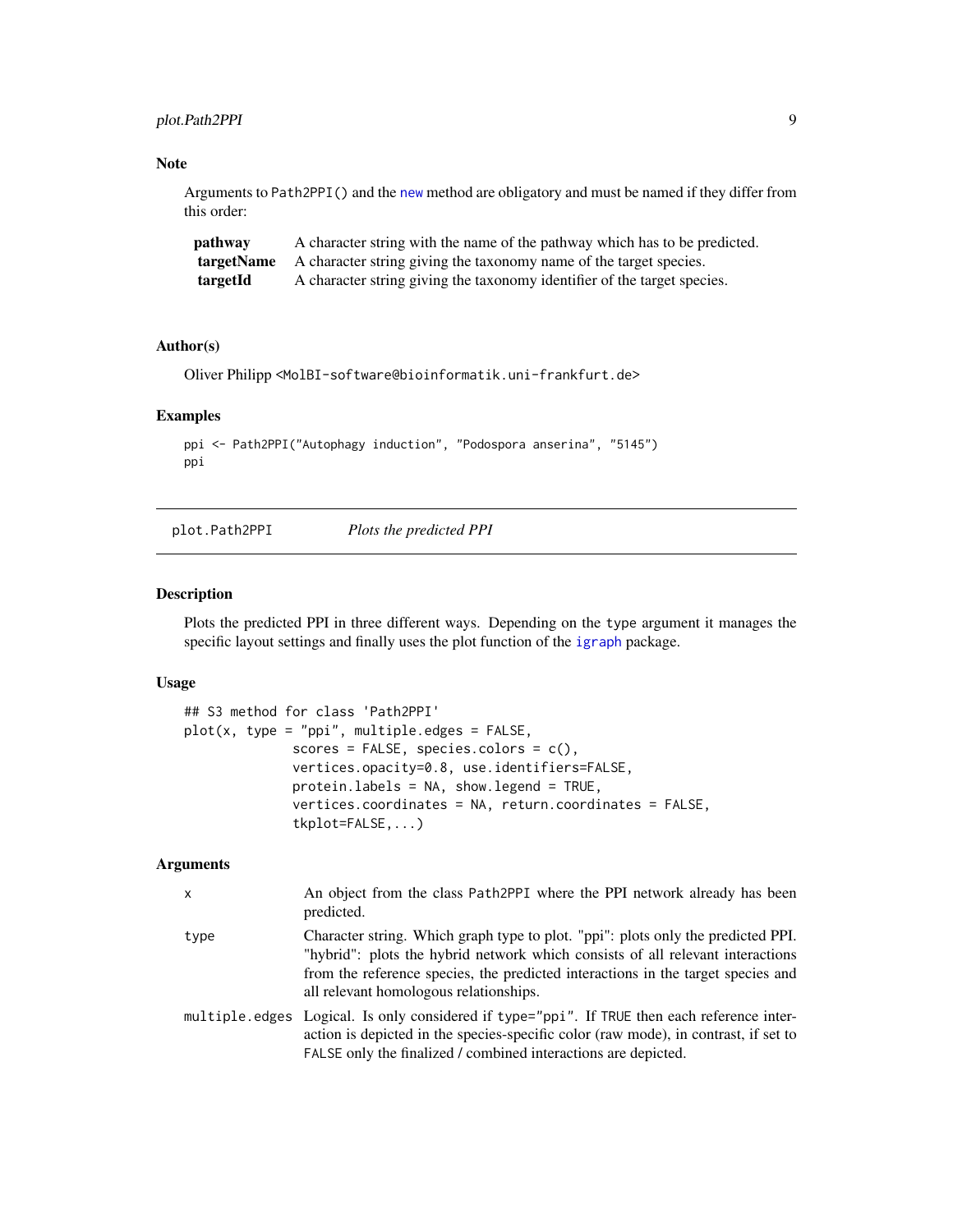<span id="page-9-0"></span>

| scores               | Logical. If TRUE the edge scores will be shown.                                                                                                                                                                        |  |
|----------------------|------------------------------------------------------------------------------------------------------------------------------------------------------------------------------------------------------------------------|--|
|                      | species colors Named vector, to specify the species colors. If no value is given then default<br>colors are used.                                                                                                      |  |
| vertices.opacity     |                                                                                                                                                                                                                        |  |
|                      | Numeric value between 0 and 1 defining the opacity of the vertices.                                                                                                                                                    |  |
| use.identifiers      |                                                                                                                                                                                                                        |  |
|                      | Logical. If TRUE then only the proteins identifiers are used as the vertex labels.                                                                                                                                     |  |
|                      | protein. labels Named vector to define the labels of the vertices. If no value is given then the<br>protein identifiers are used. The vector does not have to be complete, i.e. not<br>each protein has to be defined. |  |
| show.legend          | Logical. If TRUE then a legend is depicted.                                                                                                                                                                            |  |
| vertices.coordinates |                                                                                                                                                                                                                        |  |
|                      | Data frame containing the coordinates of the vertices. If no value is given then<br>coordinates are computed using the layout. auto function.                                                                          |  |
| return.coordinates   |                                                                                                                                                                                                                        |  |
|                      | Logical. If TRUE the coordinates of the vertices are returned.                                                                                                                                                         |  |
| tkplot               | Logical. If TRUE the graph is drawn in the interactive graph drawing facility<br>tkplot.                                                                                                                               |  |
| .                    | Additional plotting parameters.                                                                                                                                                                                        |  |

#### Details

The argument return.coordinates only works correctly if tkplot=FALSE. If you want to get the coordinates of the tkplot device use [tkplot.getcoords](#page-0-0).

#### Value

If return.coordinates=TRUE the coordinates of the vertices are returned.

#### Note

If you want to export the plotted graph to postscript you have to consider that the default font family is set to *sans* for vertex and edge labels. Please change the default font family of postscript to *sans* before you call the plot method: ps.options(family="sans"). Additionally, you have to consider that the default value for vertices.opacity is set to *0.8* in order to enhance the visibility of the graph, since some edges may be hidden by the vertices. Postscript does not support semitransparencies. Hence, please change the vertices.opacity argument to *1* if you want to export the graph using postscript.

#### Author(s)

Oliver Philipp <MolBI-software@bioinformatik.uni-frankfurt.de>

#### See Also

[predictPPI](#page-10-1), [igraph](#page-0-0) for other plotting parameters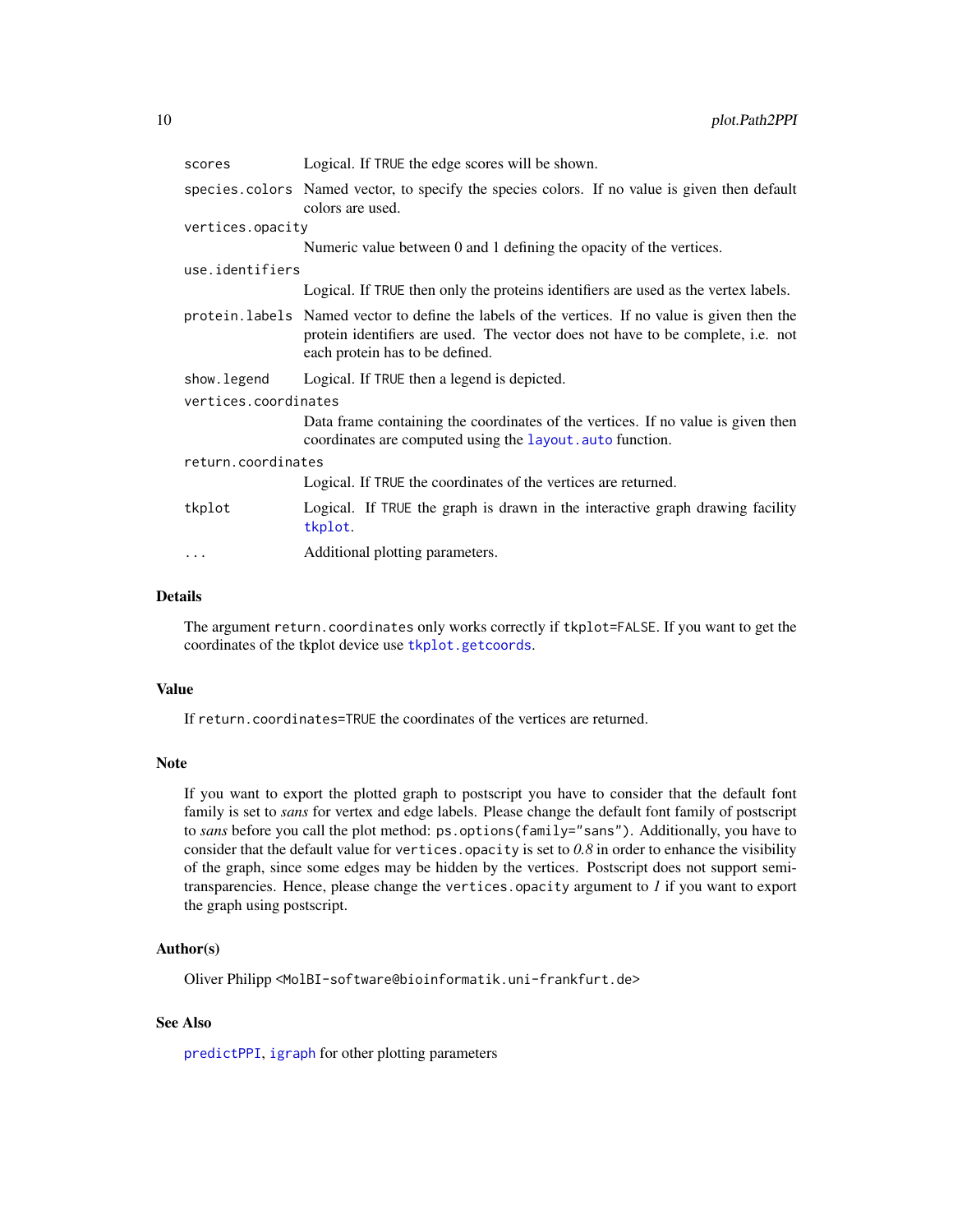#### <span id="page-10-0"></span>predictPPI 11

#### Examples

```
data(ai) #Load test data set
ppi <- Path2PPI("Autophagy induction", "Podospora anserina", "5145")
ppi <- addReference(ppi, "Homo sapiens", "9606", human.ai.proteins,
                    human.ai.irefindex, pa2human.ai.homologs)
ppi <- addReference(ppi, "Saccharomyces cerevisiae (S288c)", "559292",
                    yeast.ai.proteins, yeast.ai.irefindex,
                    pa2yeast.ai.homologs)
ppi <- predictPPI(ppi,h.range=c(1e-60,1e-20))
#Plot the predicted PPI with the default settings and return
#the coordinates of the vertices
set.seed(12)
coordinates <- plot(ppi, return.coordinates=TRUE)
#Plot the predicted PPI and show each underlying reference interaction.
#Use different species specific colors. To compare both graphs,
#use the coordinates computed before
plot(ppi,multiple.edges=TRUE,vertices.coordinates=coordinates)
#Plot the corresponding hybrid network with predefined species colors.
#Also define some labels for the proteins of the target species.
#Keep in mind: You can not use the data in "coordinates" since
#the hybrid network consists of more vertices than the default PPI
set.seed(40)
target.labels<-c("B2AE79"="PaTOR","B2AXK6"="PaATG1",
                "B2AUW3"="PaATG17","B2AM44"="PaATG11",
                "B2AQV0"="PaATG13","B2B5M3"="PaVAC8")
species.colors <- c("5145"="red","9606"="blue","559292"="green")
plot(ppi,type="hybrid",species.colors=species.colors,
protein.labels=target.labels)
```
predictPPI *Prediction of the PPI*

#### Description

Major method of the Path2PPI class to predict the final PPI in the target species using the information available from the stored reference species. Different values for the arguments of this method can lead to different PPI networks, differing in the degree of reliability and strictness.

#### Usage

```
predictPPI(path2ppi, mode="both", h.thresh=1e-05,
           h.range=c(1e-100, 1e-20), i.thresh=0.7,
           consider.complexes=FALSE, max.complex.size=5,
           decline.self.interaction.ref=FALSE,
```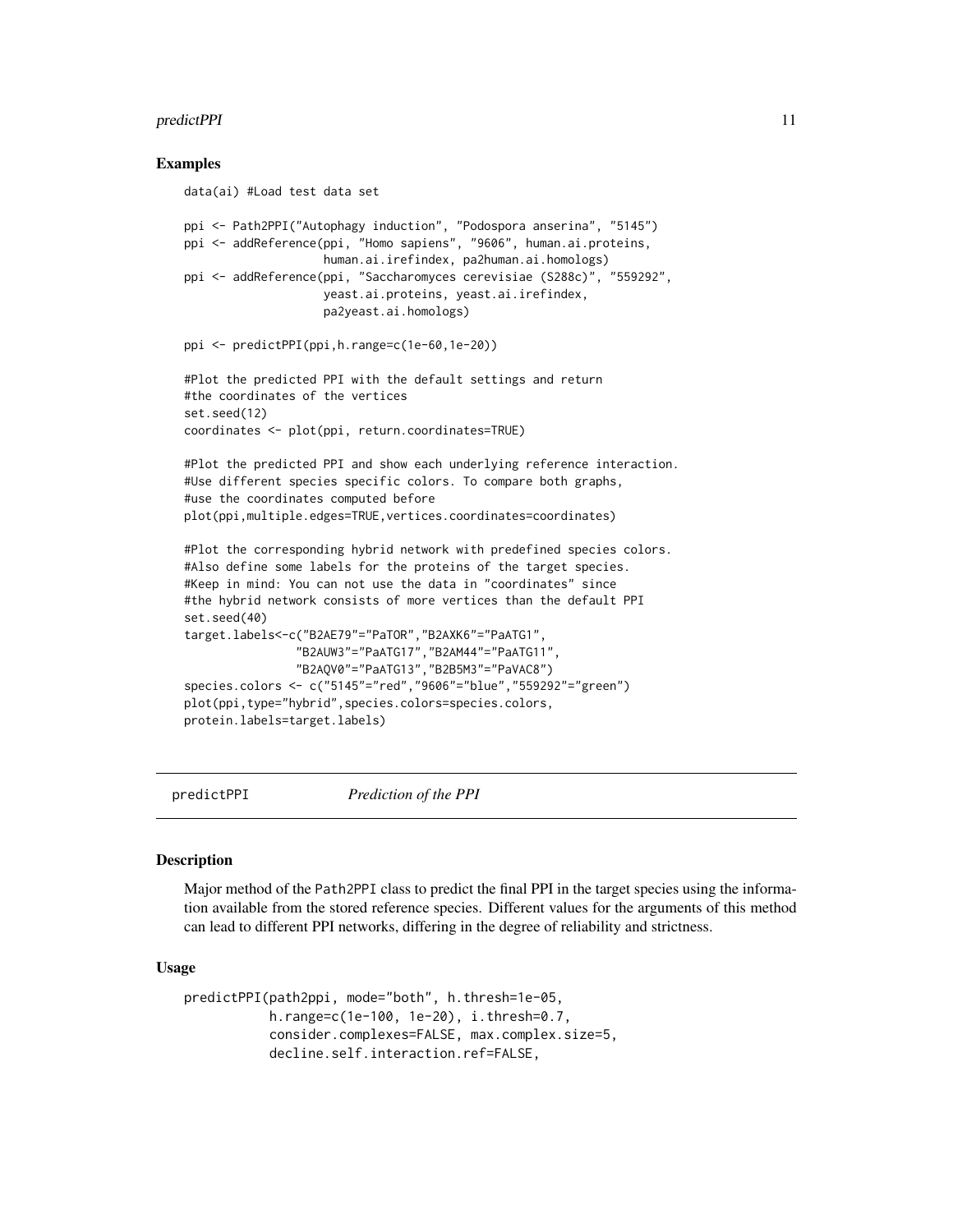decline.self.interaction.tar=TRUE, verbose=TRUE)

#### Arguments

| path2ppi                     | An object of the class Path2PPI.                                                                                                                                                                                                                                                                                                                                                                                                                                                                                                    |  |
|------------------------------|-------------------------------------------------------------------------------------------------------------------------------------------------------------------------------------------------------------------------------------------------------------------------------------------------------------------------------------------------------------------------------------------------------------------------------------------------------------------------------------------------------------------------------------|--|
| mode                         | Which interaction from the reference species should be taken into account. "both":<br>both interactors of an interaction has to be in the initial protein list previously<br>inserted by the user (recommended if it is a large network or many proteins<br>were initially defined, respectively). "one": only one of the interactors of each<br>reference interaction has to be in the initial protein list (may lead to very large<br>networks).                                                                                  |  |
| h.thresh                     | E-value cutoff at which each homologous relationship definitely will be declined<br>(see also h. range argument).                                                                                                                                                                                                                                                                                                                                                                                                                   |  |
| h.range                      | Numeric vector consisting of two values. The first value indicates the lower<br>border (smallest E-value). Each E-value which is equal or less than this border<br>is scored with 1 (best). The second value indicates the upper border (biggest<br>E-value). Each E-value which is equal or greater than this border is scored with<br>$0$ (worst).                                                                                                                                                                                |  |
| i.thresh                     | Numeric. Threshold for accepted interactions. If the computed prediction score<br>for an interaction is less than i. thresh it will be declined.                                                                                                                                                                                                                                                                                                                                                                                    |  |
| consider.complexes           |                                                                                                                                                                                                                                                                                                                                                                                                                                                                                                                                     |  |
|                              | Logical. If TRUE then interactions are also considered which actually indicate an<br>association of the current protein to one bigger protein complex. This may lead<br>to very large networks if mode="one" since all other proteins of this complex are<br>considered as well, i.e., each protein in such complexes are considered to interact<br>with each other protein of this complex. If mode="both" then each protein of<br>an complex has to be in the initial protein list to consider each interaction (see<br>details). |  |
| max.complex.size             |                                                                                                                                                                                                                                                                                                                                                                                                                                                                                                                                     |  |
|                              | Numeric. Is only considered if consider.complexes=TRUE. The maximum size<br>of complexes to be considered.                                                                                                                                                                                                                                                                                                                                                                                                                          |  |
| decline.self.interaction.ref |                                                                                                                                                                                                                                                                                                                                                                                                                                                                                                                                     |  |
|                              | Logical. If TRUE then all self interactions from reference species are declined.                                                                                                                                                                                                                                                                                                                                                                                                                                                    |  |
| decline.self.interaction.tar | Logical. If TRUE then all predicted self interactions in target species are declined.                                                                                                                                                                                                                                                                                                                                                                                                                                               |  |
| verbose                      | Logical. FALSE hides messages in the output.                                                                                                                                                                                                                                                                                                                                                                                                                                                                                        |  |
|                              |                                                                                                                                                                                                                                                                                                                                                                                                                                                                                                                                     |  |

#### Details

Difference of h.thresh and h.range: If only one protein in the target species was found to be homologous to a current reference species protein and this homology was rated with an E-value which is equal or smaller than h. thresh it is scored with 1 (even if the E-value is larger than the upper border of h.range). See package vignette for more details.

Use the complex arguments with care, since each complex may lead to a vast amount of interactions, i.e., each protein is considered to interact with each other of this complex; e.g. if there are 10 proteins involved in one complex, this would lead to 10 over  $2 = 45$  interactions.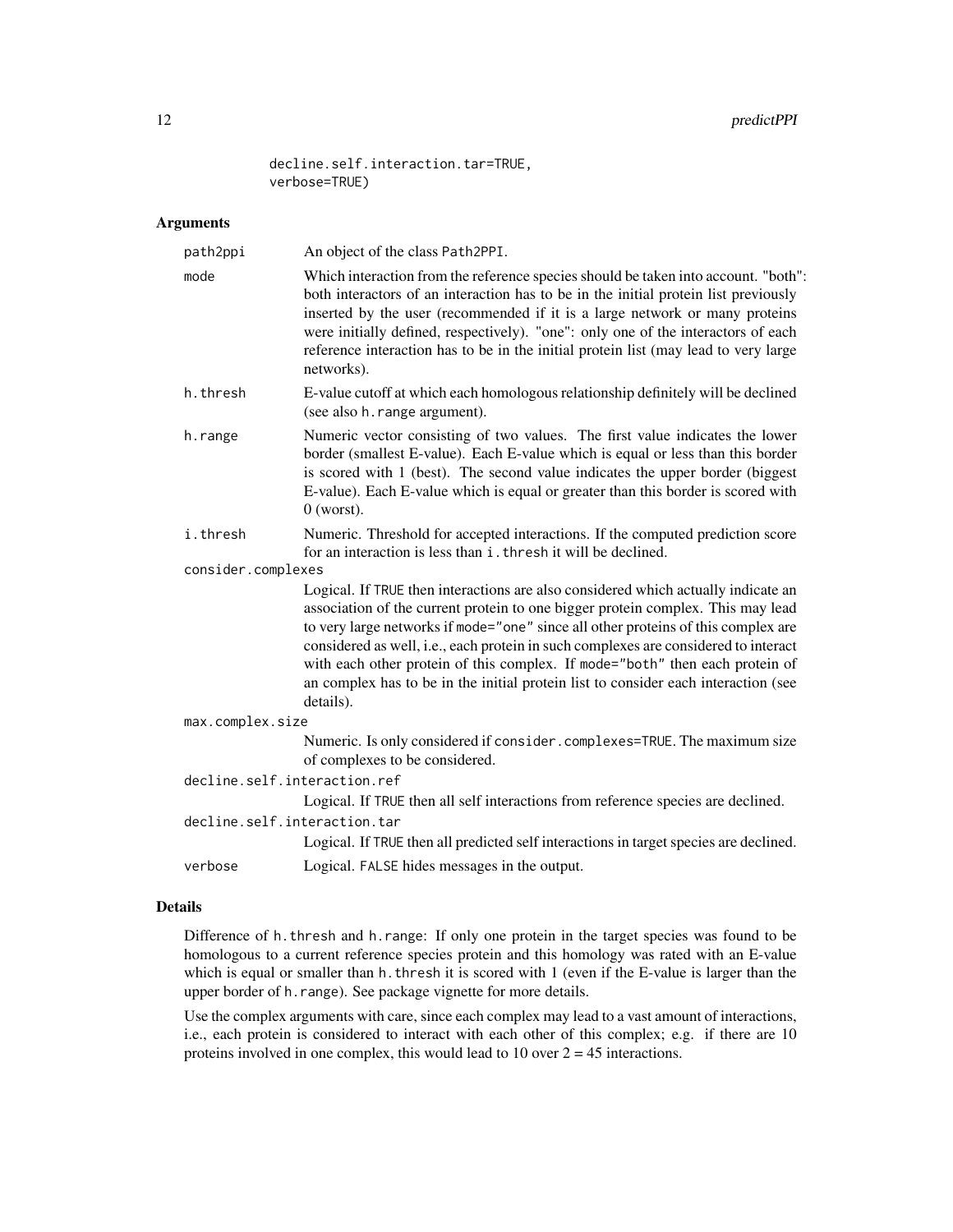#### <span id="page-12-0"></span>removeReference 13

#### Value

An object of the class Path2PPI with predicted PPI.

#### Author(s)

Oliver Philipp <MolBI-software@bioinformatik.uni-frankfurt.de>

#### See Also

[plot.Path2PPI](#page-8-1), [homologyScore](#page-5-1)

#### Examples

```
data(ai) #Load test data set
ppi <- Path2PPI("Autophagy induction", "Podospora anserina", "5145")
ppi <- addReference(ppi, "Homo sapiens", "9606", human.ai.proteins,
                    human.ai.irefindex, pa2human.ai.homologs)
ppi <- addReference(ppi, "Saccharomyces cerevisiae (S288c)", "559292",
                   yeast.ai.proteins, yeast.ai.irefindex,
                   pa2yeast.ai.homologs)
#Using the default settings leads to 8 predicted interactions in the
#target species
```

```
ppi <- predictPPI(ppi)
```
#Consider complexes where each complex is allowed to be up to 10 proteins #large. For this smaller pathway only one more interaction was predicted when #considering larger complexes. ppi <- predictPPI(ppi,consider.complexes=TRUE,max.complex.size=10)

```
#We can be less strict and decrease h.range what obviously increases the
#number of predicted interactions to 13
ppi <- predictPPI(ppi,h.range=c(1e-60,1e-20))
```
<span id="page-12-1"></span>removeReference *Remove reference species*

#### **Description**

Remove reference species previously attached to an object from the class Path2PPI.

#### Usage

removeReference(path2ppi, species)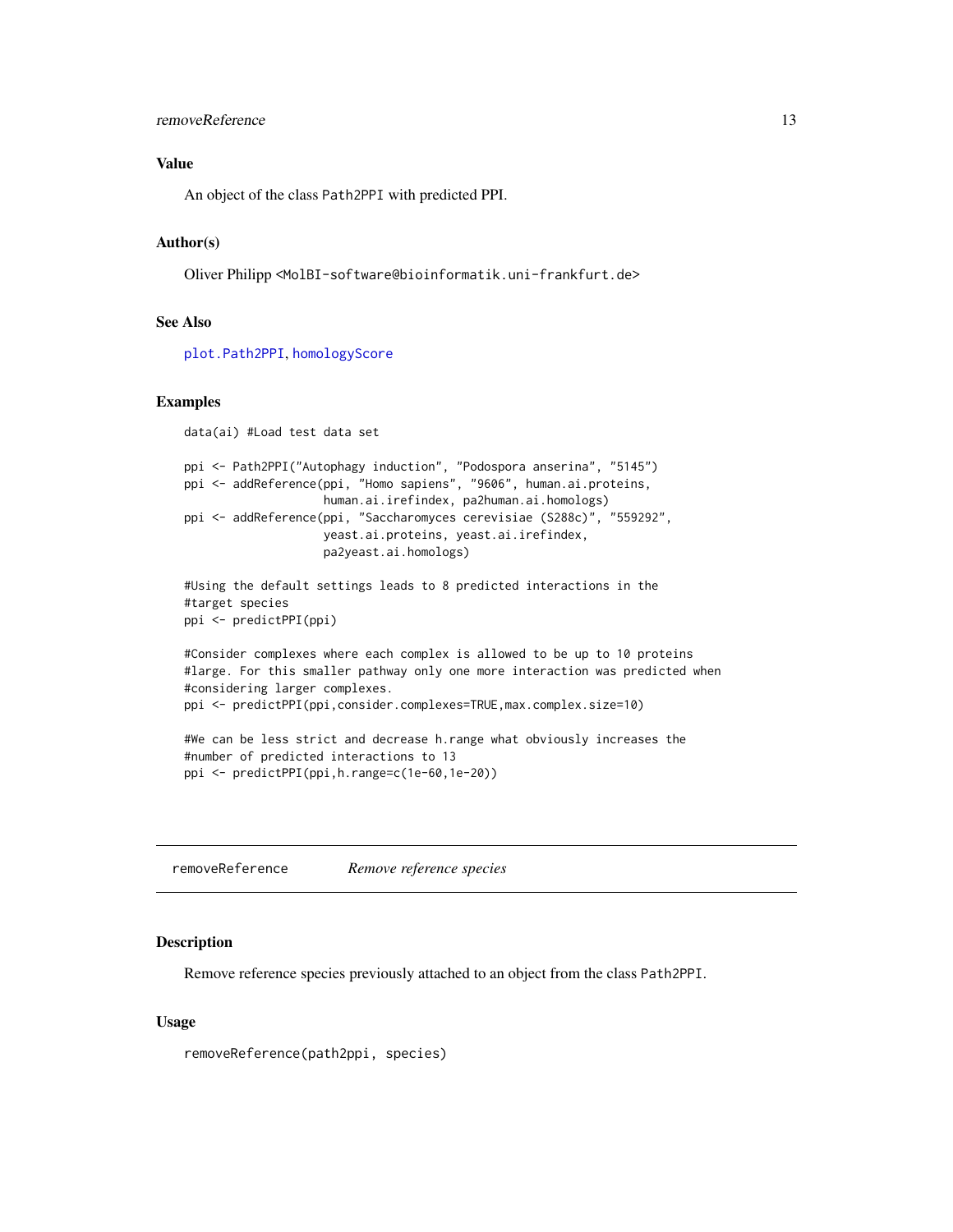#### <span id="page-13-0"></span>**Arguments**

| path2ppi | An object from the class Path2PPI.                                        |
|----------|---------------------------------------------------------------------------|
| species  | Either a number between 1 and the number of stored reference species or a |
|          | character string with the taxonomy id of the reference species to remove. |

#### Value

An object of the class Path2PPI with removed reference species species.

#### Author(s)

Oliver Philipp <MolBI-software@bioinformatik.uni-frankfurt.de>

#### See Also

[showReferences](#page-14-1), [addReference](#page-1-1)

#### Examples

```
data(ai) #Load test data set
ppi <- Path2PPI("Autophagy induction", "Podospora anserina", "5145")
ppi <- addReference(ppi, "Homo sapiens", "9606", human.ai.proteins,
                   human.ai.irefindex, pa2human.ai.homologs)
ppi <- addReference(ppi, "Saccharomyces cerevisiae (S288c)", "559292",
yeast.ai.proteins, yeast.ai.irefindex, pa2yeast.ai.homologs)
#Remove second reference species
ppi <- removeReference(ppi,2)
#Remove reference species with taxonomy id "9606"
ppi <- removeReference(ppi,"9606")
```
<span id="page-13-1"></span>showInteraction *Information about an interaction*

#### Description

Use showInteraction to get detailed information about one interaction of the predicted PPI.

#### Usage

```
showInteraction(path2ppi, interaction, mode="default", verbose=TRUE)
```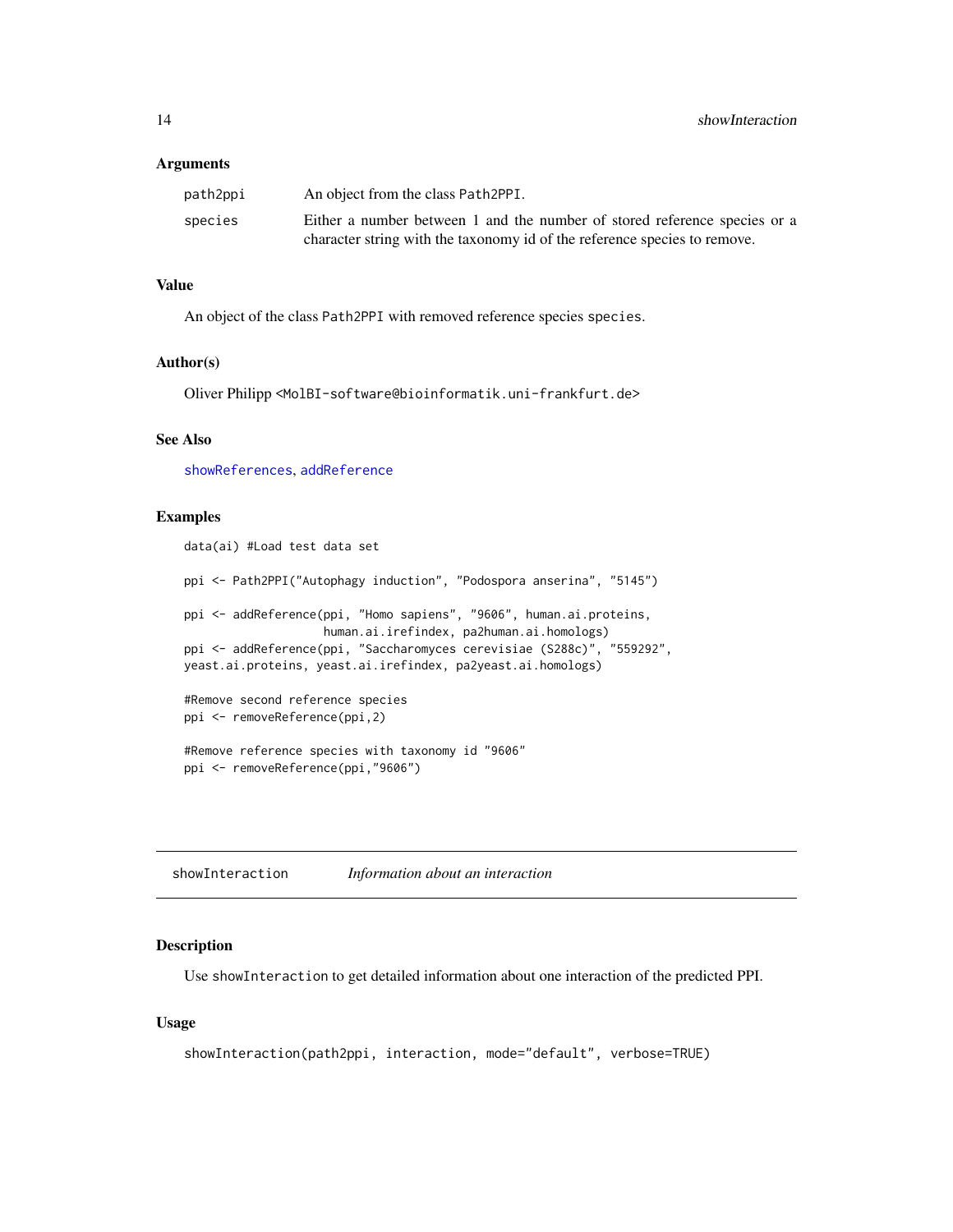#### <span id="page-14-0"></span>showReferences 15

#### **Arguments**

| path2ppi    | An object from the class Path2PPI.                                                                                                                                                                                                                                                                                                                                                                                                                                                                                                                     |
|-------------|--------------------------------------------------------------------------------------------------------------------------------------------------------------------------------------------------------------------------------------------------------------------------------------------------------------------------------------------------------------------------------------------------------------------------------------------------------------------------------------------------------------------------------------------------------|
| interaction | Character vector consisting of the identifiers of the two interactors.                                                                                                                                                                                                                                                                                                                                                                                                                                                                                 |
| mode        | Character string. Which information of this interaction is requested. "default":<br>only the predicted interaction and some major information are provided. "de-<br>tailed": all interactions deduced from each reference species with this interaction<br>is provided. "references": each reference interaction of the current interaction<br>with some major information. "references.detailed": each reference interaction<br>of the current interaction with all available information (extracted from the cor-<br>responding iRefIndex data set). |
| verbose     | Logical. FALSE hides messages in the output.                                                                                                                                                                                                                                                                                                                                                                                                                                                                                                           |

#### Value

Data frame with the requested information defined in mode.

#### Author(s)

Oliver Philipp <MolBI-software@bioinformatik.uni-frankfurt.de>

#### See Also

[plot.Path2PPI](#page-8-1),[showReferences](#page-14-1)

#### Examples

```
data(ai) #Load test data set
ppi <- Path2PPI("Autophagy induction", "Podospora anserina", "5145")
ppi <- addReference(ppi, "Homo sapiens", "9606", human.ai.proteins,
                    human.ai.irefindex, pa2human.ai.homologs)
ppi <- addReference(ppi, "Saccharomyces cerevisiae (S288c)", "559292",
                    yeast.ai.proteins, yeast.ai.irefindex,
                    pa2yeast.ai.homologs)
ppi <- predictPPI(ppi,h.range=c(1e-60,1e-20))
interaction <- showInteraction(ppi,interaction=c("B2AT71","B2AE79"),
mode="detailed")
interaction
```
<span id="page-14-1"></span>showReferences *Information about reference species*

#### Description

Get information about the currently stored reference species. If indicated by returnValue a data frame - containing information about each protein or interaction - is provided as well.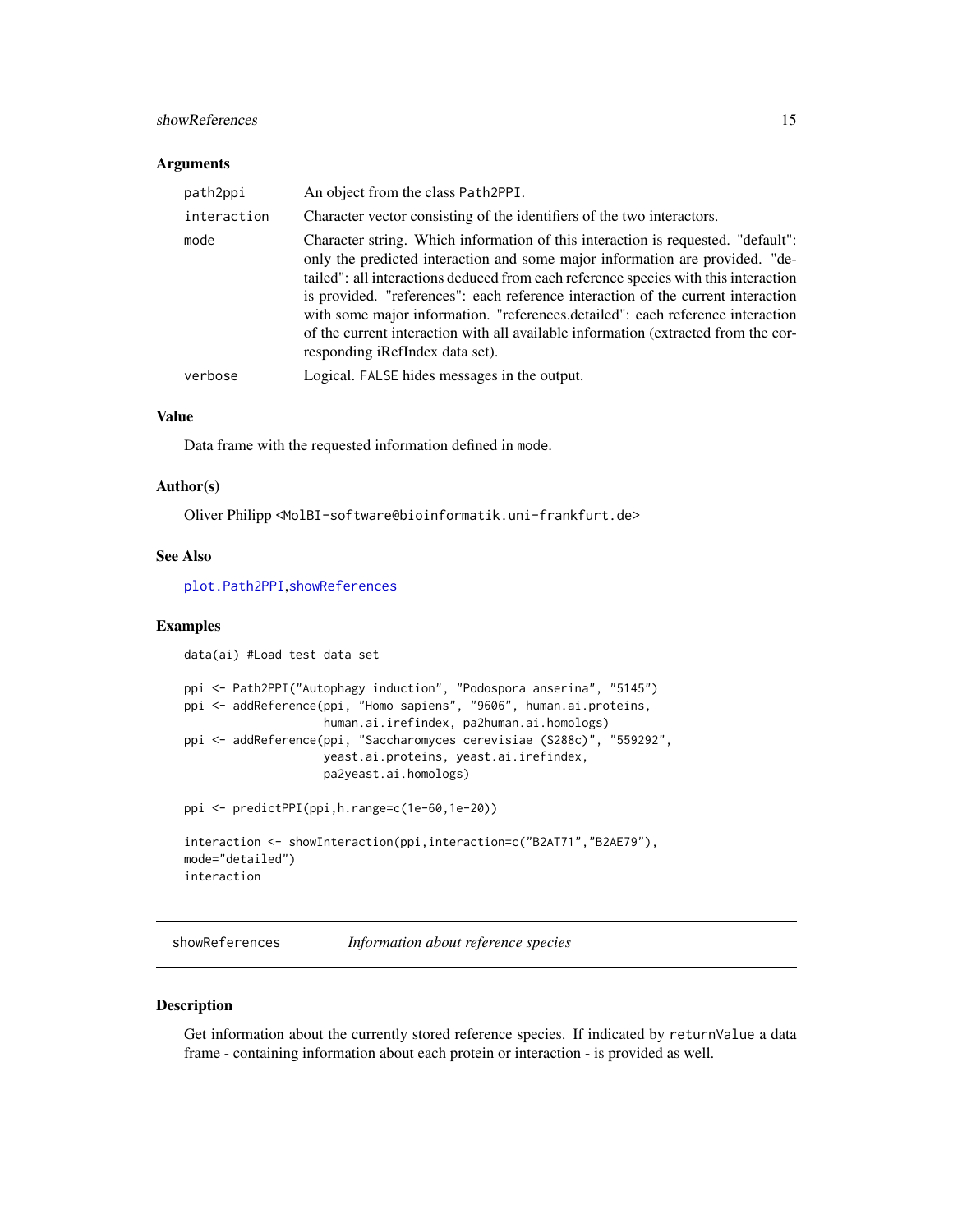#### <span id="page-15-0"></span>Usage

```
showReferences(path2ppi, species = NA, returnValue = NA)
```
#### Arguments

| path2ppi    | An object from the class Path2PPI.                                                                                                                                                                                                                                                                                                                                                                                                                                                                                                    |
|-------------|---------------------------------------------------------------------------------------------------------------------------------------------------------------------------------------------------------------------------------------------------------------------------------------------------------------------------------------------------------------------------------------------------------------------------------------------------------------------------------------------------------------------------------------|
| species     | Either a number between 1 and the number of stored reference species or a<br>character string with the taxonomy id. If no value for species is given then<br>information about each stored reference species is provided.                                                                                                                                                                                                                                                                                                             |
| returnValue | Character value indicating whether to return a value. "proteins": a data frame<br>containing the proteins associated with the pathway of interest in the corre-<br>sponding reference species. "interactions": a data frame containing all pro-<br>cessed, relevant and non-redundant interactions. "irefindex": a data frame con-<br>taining all relevant interactions in the raw irefindex format. Is only reasonable<br>if species is defined. If no value for return Value is given then only general<br>information is provided. |

#### Value

See description for returnValue

#### Author(s)

Oliver Philipp <MolBI-software@bioinformatik.uni-frankfurt.de>

#### See Also

[addReference](#page-1-1), [removeReference](#page-12-1), [showInteraction](#page-13-1)

#### Examples

```
data(ai) #Load test data set
ppi <- Path2PPI("Autophagy induction", "Podospora anserina", "5145")
ppi <- addReference(ppi, "Homo sapiens", "9606", human.ai.proteins,
                   human.ai.irefindex, pa2human.ai.homologs)
ppi <- addReference(ppi, "Saccharomyces cerevisiae (S288c)", "559292",
                   yeast.ai.proteins, yeast.ai.irefindex,
                   pa2yeast.ai.homologs)
#Get general information about each stored reference species
showReferences(ppi)
```
#Get general information about reference species with the taxonomy id "9606" showReferences(ppi, species="9606")

#Get all proteins associated with the pathway of interest #and previously given by the user proteins <- showReferences(ppi, species="9606", returnValue="proteins")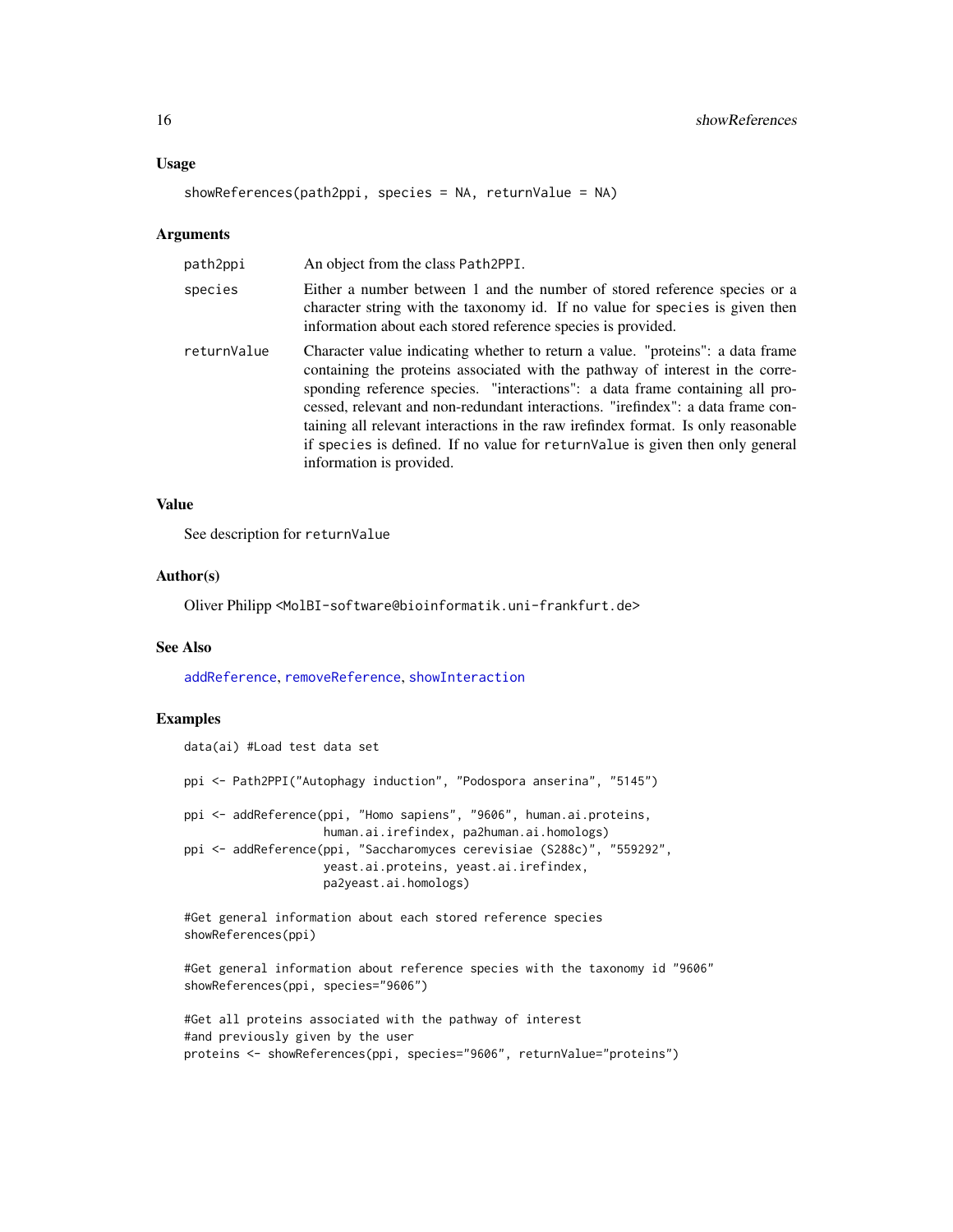#### showReferences and the state of the state of the state of the state of the state of the state of the state of the state of the state of the state of the state of the state of the state of the state of the state of the stat

#Get all processed and non-redundant interactions previously #determined to be relevant for the pathway of interest interactions <- showReferences(ppi, species="9606", returnValue="interactions")

#Get all relevant interactions in the detailed irefindex format irefindex <- showReferences(ppi, species="9606", returnValue="irefindex")